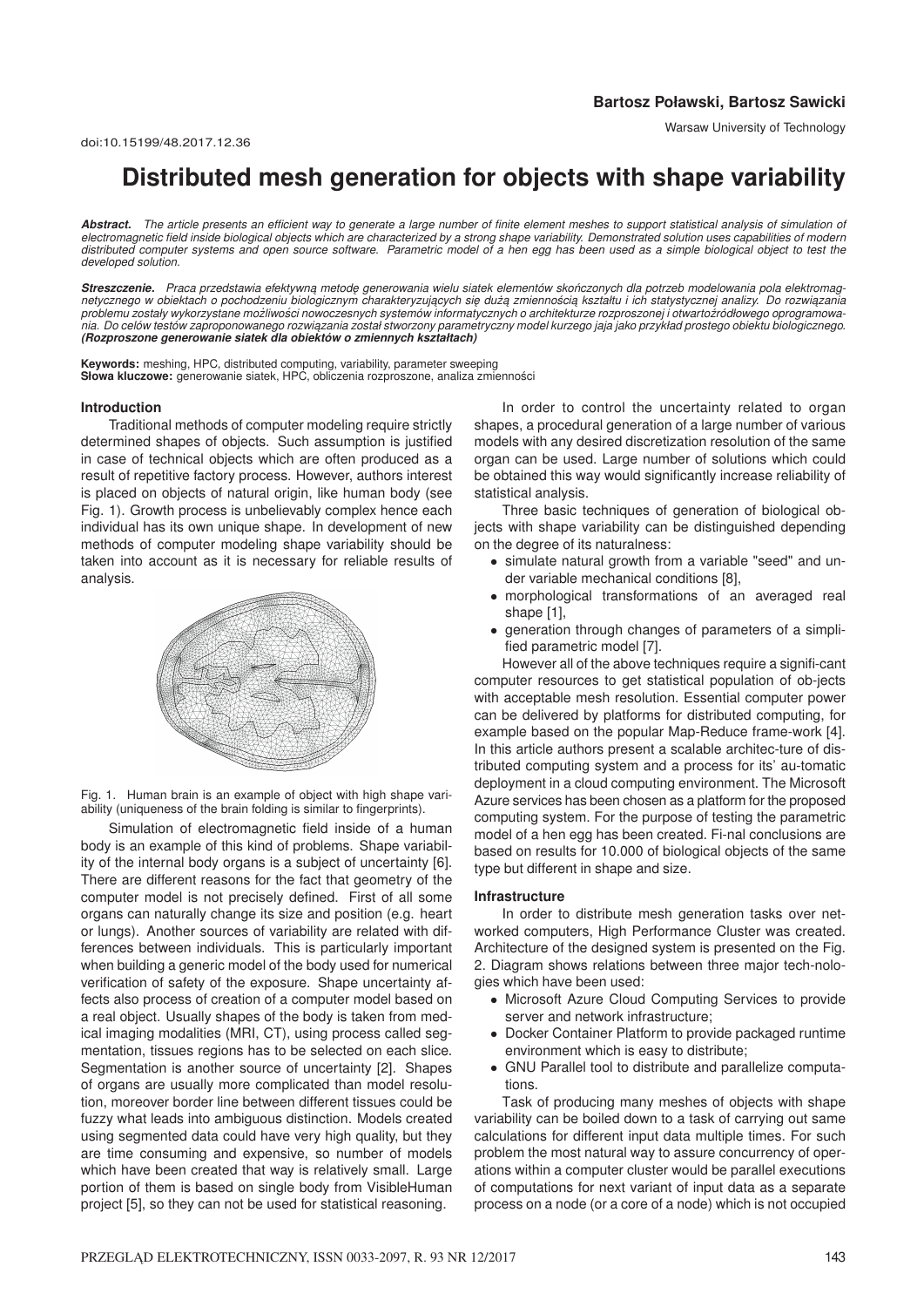

### Fig. 2. Architecture of the developed system

at a given moment. In order to keep efficiency, software which is managing tasks execution should guarantee that calculations for next variant of input data will be started immediately when one of the nodes finished calculations.

GNU Parallel [9] is a software thanks to which above assumptions can be achieved. It is a shell tool which allows to execute tasks parallel on one or many computers and provides control of amount of jobs and amount of cores utilized at one time. It is an open source software available under the terms of GPLv3. Parallel is being developed from 2001, in 2010 was adopted as an official GNU tool and name was changed to GNU parallel. Currently it is a very stable software for which packages are available for all major Linux distributions. The version of the program that was available at the time of the article creation was 20170722. A comprehensive documentation, wide possibilities and simplicity of execution of GNU Parallel suggests that it has high utilization potential. For instance, it can be used to replace sequential loops in scripts with parallel execution of body of a loop, as well as it can serve as a job queue manager. It uses SSH protocol to communicate with remote machines. Input data for a serial task that is to be executed by GNU Parallel can be passed via a file, a command line, a standard input or a pipe. Here is a simple example of execution of a serial task parallel on many servers (thousand of executions of the "./mesher.py" command on computers which are listed in the "nodefile" file:

\$ seq -w 1000 | parallel --sshloginfile nodefile \ ./mesher.py mesh{}.xml

Cloud environment has been used to perform distributed calculations. An architecture based on a cloud environment allows to avoid troublesome and time-consuming activities related to physical administration of computer units and a network infrastructure. Utilization of such platform provides a number of additional benefits such as ease of creation, administration and stability of each of cluster nodes, possibility of elastic change of hardware resources depending on needs at a given moment. To build a computer cluster we used the Microsoft Azure Cloud Computer Services platform which is one of the biggest Cloud Service provider next to AWS, Google and IBM. Microsoft meets now needs of open source

community and MS Azure provides plenty of images of preconfigured Linux machines images and supports lightweight virtualization based on Docker [3] containers.

Docker [3] is a software to create and run application image on a given machine in a separate container. Such container image is a lightweight, stand-alone, executable package of a piece of software that includes everything needed to run it: application itself, runtime environment, file system, system tools, system libraries, specific settings. For each container Docker allocates a separate primary memory area, separate network interface with private IP address and separate disk storage area with OS image that contains all dependencies and libraries required by application. Thanks to that Docker allows to avoid all complicated operations which would need to be performed (or scripted) on each of cluster nodes separately in order to prepare it for a specific task execution. Instead, all of what has to be done is to create a reusable Docker container image which contains all of complex dependencies and configuration only once and distribute it across the cluster nodes. There are plenty of official Docker container images available for free on Docker hub (https://hub.docker.com/explore/) or via websites of interested parties. Those images can be treated as generic images ready for modifications required for a given project. E.g. in our case we started from modification of official Fenics Docker container image (available via the Fenics project website). For our purposes we had to run downloaded image as a container, connect to the container via ssh, modify code and recompile a huge part of the Fenics platform, tune some system configuration and deploy our application. After applying required changes we created a new container image from the modified container ready to distribute across the cluster nodes. Docker containerization may seem similar to virtualization however Docker runs an application in an isolated, dedicated container with no need of emulation hardware layer and operating system. It uses native kernel and normal system calls. Inside a container only processes of a desired application are run and nothing more. This results in minimal overhead and more efficient use of hardware resources compared to virtualization. Docker con-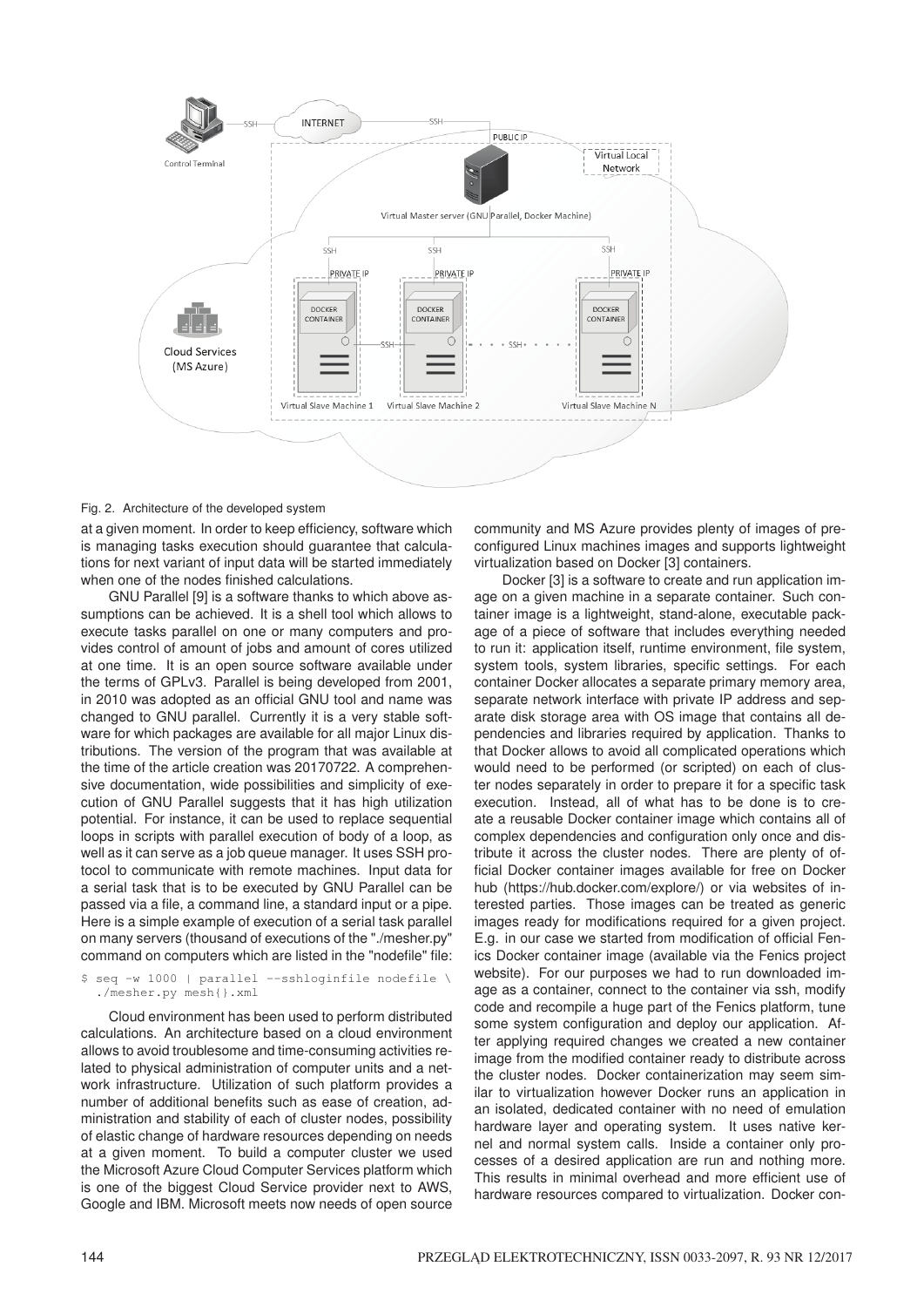

Fig. 3. Different eggs meshes

tainerization provides a way for perfect software portability. This feature is very beneficial also for the described architecture of distributed computing platform as it allows to use cluster nodes with any of up-to-date Linux distribution, especially with those which are very light and optimized for containerization (e.g. CoreOS, Ubuntu Snappy, RancherOS, Red Hat's Atomic Host). Currently there is a strong competition between container-concentric OSs and thanks to container portability the OS which fits best at given moment can be chosen.

Docker Machine is a shell tool to manage Docker Engine and containers on virtual hosts. Authors used Docker Machine to create virtual hosts mostly for two reasons. Firstly it is the most natural choice to automate works with Docker containers, secondly it is an universal solution and allows to apply the same procedure in environments provided by many cloud services providers.

With a usage of the technologies described above authors developed a bash script that automates creation of the computer cluster which is tailored to solve the considered problem. Automatic created cluster is composed of a given number of virtual machines and each of them has a deployed Docker container for the specific applications and their runtime environment which are dedicated to mesh generation for objects with shape variability. Network communication within the cluster takes place via SSH protocol. The script performs following tasks: creation of Docker machine, distribution of SSH Public key, remote GNU Parallel installation, loading container image to Docker engine and starting Docker container. In our case script was executed from the cluster's virtual master server (see Fig. 2). Script can be executed any time when a cluster infrastructure is required for computations. Once cluster is setup it's infrastructure is ready for parallel execution of a given task with a usage of the GNU Parallel and a generated nodefile list. After finish computations resources can be dealocated. Such approach allows to minimize financial costs. According to our tests full time of preparing of one machine takes about 15 minutes where the most time consuming part is loading 2.2 GiB into Docker instance (about 8 minutes). However process and total time of automatic cluster deployment can be quite easy accelerated by introducing quasi recurrent deployment. Virtual machines which have been already deployed during cluster building process can be used to deploy next cluster nodes. E.g. again GNU Parallel can be engaged to support such deployment procedure.

#### **Meshing**

A hen egg has been chosen as a simple biological object which varies in shape and size and can be used to examine the proposed solution for distributed calculations for shape generation and meshing. Computer model of an egg shaped



Fig. 4. Egg shaped curve



Fig. 5. Computation time comparison for production of 40 meshes for different amounts of cores in a cluster

curve has been created based on the following parametric equations [10] for  $x$  and  $y$  coordinates:

(1) 
$$
x(\theta) = l \cos(\theta) + (a + b \cos(\theta)) \cos(\theta),
$$

(2) 
$$
y(\theta) = (a + b \cos(\theta)) \sin(\theta),
$$

where  $l, a, b$  are constants which influence on the value of the above expressions is illustrated on the Fig. 4.

Based on the above equations we created an algorithm which randomly, in accordance with Gaussian distribution, changes parameters in a reasonable range to produce a random egg shaped curve (see Fig. 3). The algorithm generates also a randomly sized and placed yolk as a sub-domain for meshing.

During the tests to build a cluster only Ubuntu 16.04.1 LTS machines with the following hardware parameters were used: 2x2.1GHz cores, RAM 3,5 GiB, Disk 135 GiB.

The Fig. 5 shows a computation time comparison for production of 40 meshes for different amounts of cores in a cluster. As this relationship has non-linear character it can be concluded that the platform for distributed computations generates a certain overhead depending on the size of cluster. Those indirect time costs are most probably caused by the data transfer through the network and the task distribution management. Thus depending on the amount of tasks, complexity and time consumption of a given single computational task there is a certain threshold of number of cluster nodes for which increasing the number of nodes is not much profitable.

Graph on the Fig. 6 shows the time of computations performed on a cluster composed of 28 dual-core machines versus amount of generated meshes. According to expectations it is a linear relationship.

As a final result of performance tests of the cluster composed of 28 dual-core machines we produced 10.000 meshed cross-sections (see Fig. 3) of different eggs in 22 minutes. Computational load was evenly balanced across the cluster (see Fig. 7). The Fig. 8 proves reality of obtained